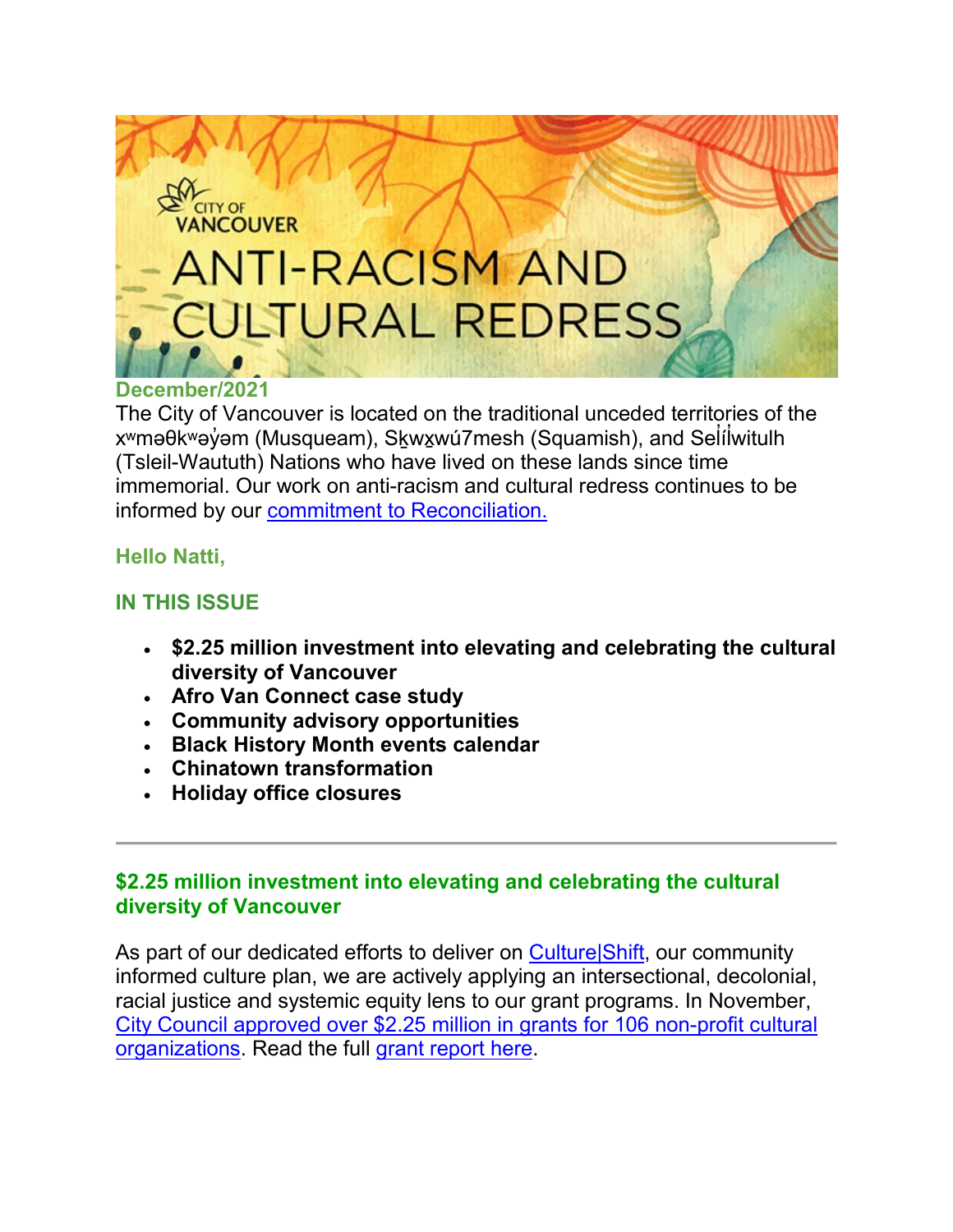Grant highlights include:

### 1. **Vancouver Music Fund**

\$300,000 to Creative BC to renew the Vancouver Music Fund. Established in 2019 to implement the Vancouver Music Strategy, the Vancouver Music Fund directly supports Indigenous and underrepresented musicians, artists and groups working in Vancouver's music sector.

# 2. **ਪੰਜਾਬੀ ਮਾਰਕੀਟ (Punjabi Market)**

\$20,000 was granted to Punjabi Market Regeneration Collective **Society** 

to continue their work revitalizing the historic ਪੰਜਾਬੀ ਮਾਰਕੀਟ by beautifying the market, developing and promoting businesses and creating a hub for arts and culture.

#### 3. **Artist Studio Awards Program**

Seven Vancouver-based artists who are Indigenous or racialized have been awarded live-work, or work-only, studios at below-market rates for terms of approximately three years. Learn more about the Artist Studio Awards Program and the selected artists

#### **Afro Van Connect case study**

As part of November's grants announcement, Afro Van Connect received \$45,000 in Equity and Capacity building grants to support their work empowering people of African Descent through conversation, collaboration, creation, and performance.

Afro Van Connect creates Black spaces and gatherings of vibrant, creative minds committed to developing authentic solutions and to increase the visibility of unserved communities. [Watch our video case study highlighting](http://list.vancouver.ca/t/506115/1143027/11878/34/)  [Afro Van Connect's work here.](http://list.vancouver.ca/t/506115/1143027/11878/34/)

# **Community Advisory Group (CAG) opportunities**

We're seeking members for two CAGs being established in January 2022 and operating until June 2022. We expect the committee to hold meetings at least once per month for approximately two hours.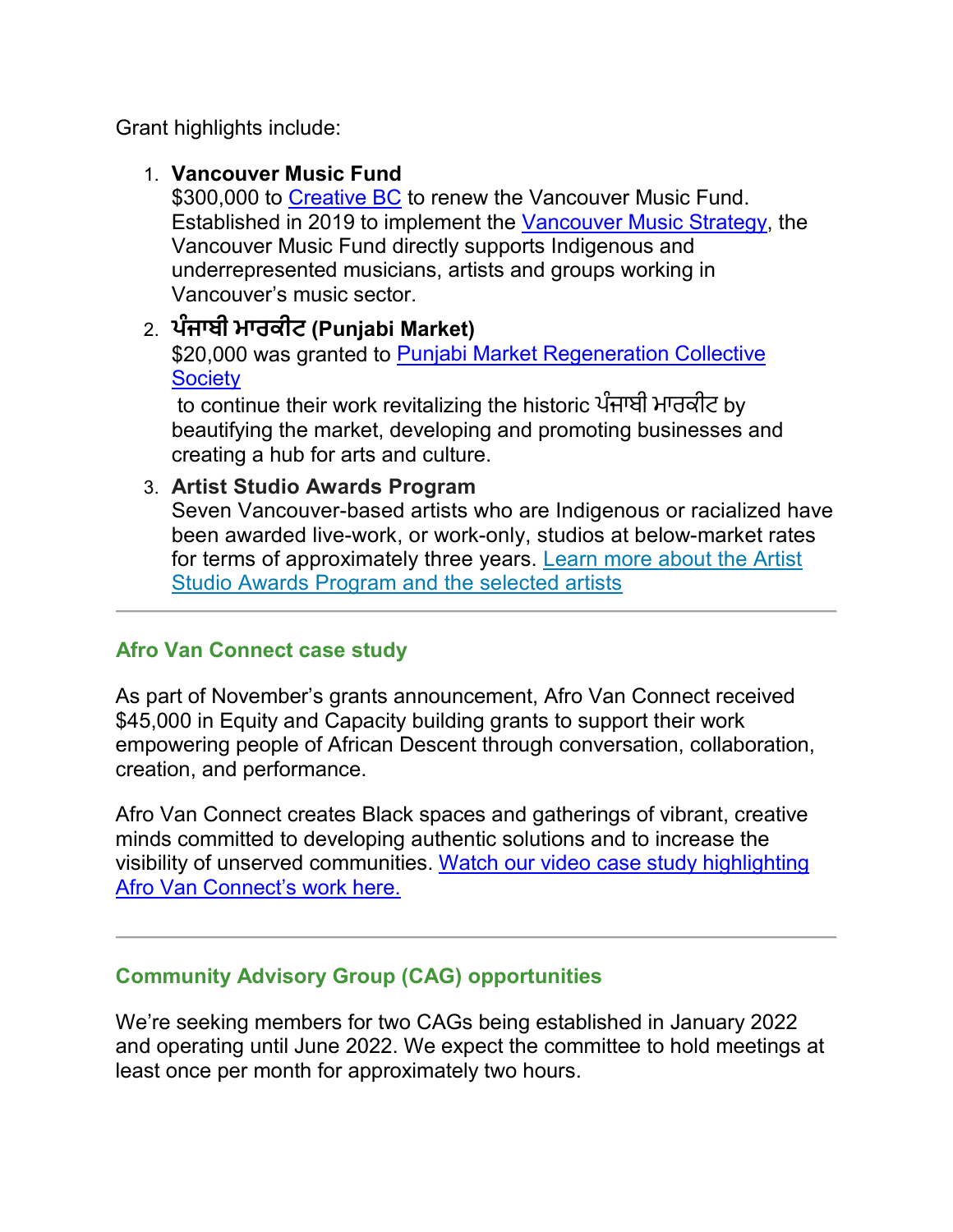#### **Black and African Diaspora**

Open to Black and African Diaspora community members, the role of the CAG will be to advise staff on recommendations of responses to anti-Black racism and redress for Vancouver's Black and African Diaspora communities. If you are interested, [please complete the application form here.](http://list.vancouver.ca/t/506115/1143027/11879/35/)

#### **South Asian Diaspora**

Open to South Asian Diaspora community members, the role of the CAG will be to advise staff on recommendations to a report expected to go to council in June 2022 stemming from the [Historical Discrimination Against People of](http://list.vancouver.ca/t/506115/1143027/11880/36/)  [South Asian Descent in Vancouver Council motion](http://list.vancouver.ca/t/506115/1143027/11880/36/) from July 2019 and cultural redress for Vancouver's South Asian communities. If you are interested, [please complete the application form here.](http://list.vancouver.ca/t/506115/1143027/11881/37/)

If you require more information, don't hesitate to get in touch with us at equity@vancouver.ca.

### **Black History Month events calendar**

This year as part of our recognition of Black History Month 2022, we will be spotlighting local Black creators, organizers and non-profits by creating a calendar of arts, culture and community events throughout February.

Are you organizing an event, virtual or in-person, that celebrates Black community, culture, history or more?

Follow the link to share the date, time, location, and brief description of your event by January  $10<sup>th</sup>$  and we'll add it to our calendar: [https://survey.vancouver.ca/s3/2022](http://list.vancouver.ca/t/506115/1143027/11874/38/)-Black-History-Month-Events-Calendar

Black History Month provides the opportunity to celebrate and learn about the many achievements and contributions of Vancouver's Black and African diasporic communities.

We understand that honouring, uplifting, and respecting Vancouver's Black and African diasporic residents is a continuous priority that must go beyond Black History Month. We continue to fight against racism in all its forms, including systemic racism. [Find out more about the steps we have taken in](http://list.vancouver.ca/t/506115/1143027/10690/39/)  advancing anti-[racism and equity actions.](http://list.vancouver.ca/t/506115/1143027/10690/39/)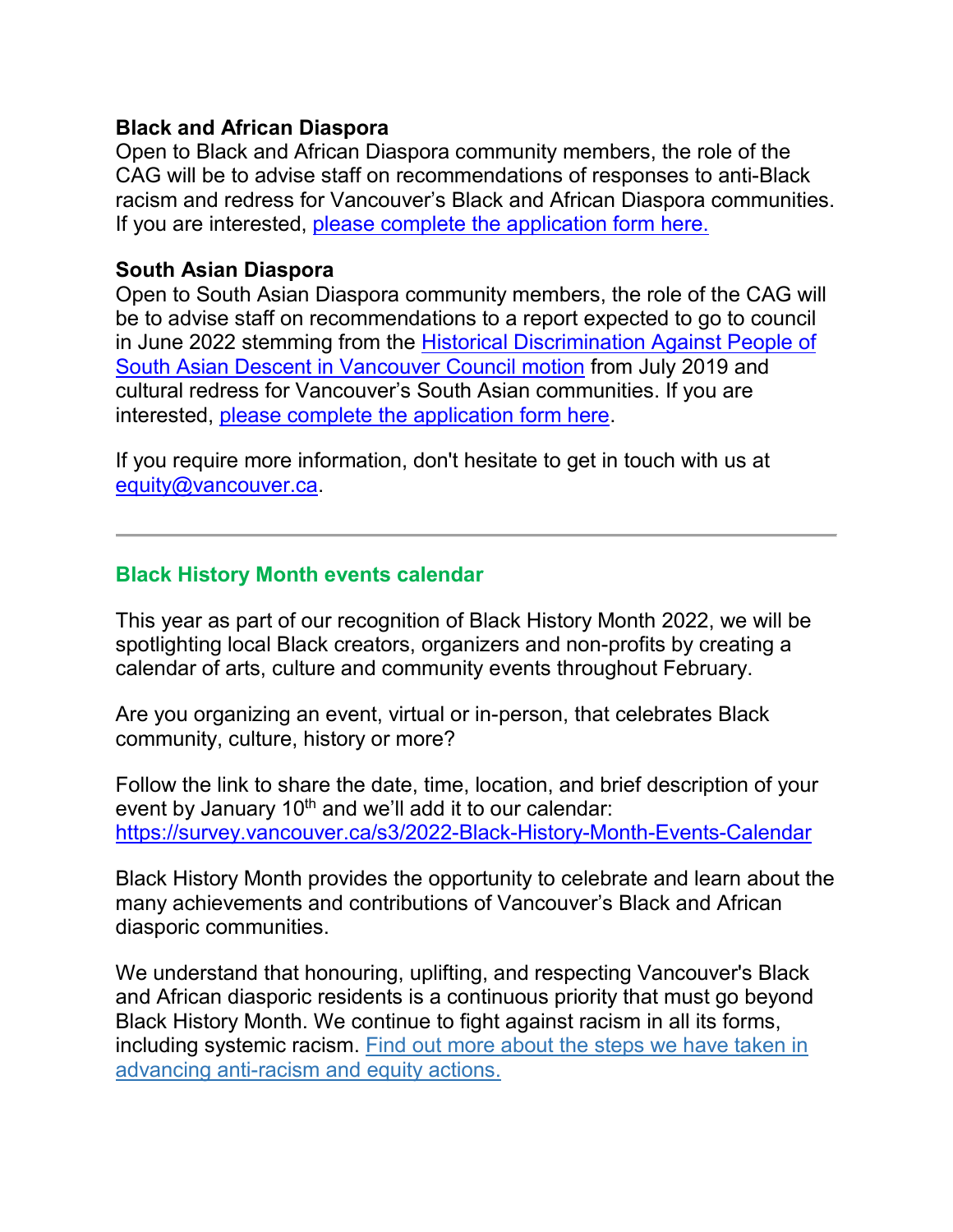# **Chinatown transformation**

In 2018 City Council delivered a formal apology for past discrimination against residents of Chinese descent and adopted actions to foster a vibrant Chinatown, including creating the City's [Chinatown Transformation Team](http://list.vancouver.ca/t/506115/1143027/11882/40/)  [\(CTT\)](http://list.vancouver.ca/t/506115/1143027/11882/40/) and establishing a [Legacy Stewardship Group \(LSG\)](http://list.vancouver.ca/t/506115/1143027/11883/41/) of community representatives to oversee their work.

Since the start of the Chinatown Transformation work, over 30 community projects have been completed or initiated including pilot projects organized by the LSG working groups like the [Fire Dragon Festival,](http://list.vancouver.ca/t/506115/1143027/11316/42/) [Chinatown](http://list.vancouver.ca/t/506115/1143027/11884/43/)  [Noodlelicious Festival,](http://list.vancouver.ca/t/506115/1143027/11884/43/) [Chinatown Stories Volume 3](http://list.vancouver.ca/t/506115/1143027/10541/44/) – Stories of Resilience and others.

In October the LSG, in partnership with the City and the UBC Initiative for Student Teaching and Research in Chinese Canadian Studies (UBC INSTRCC), convened a Chinatown Reimagined Forum. [Chinatown](http://list.vancouver.ca/t/506115/1143027/11488/45/)  [Reimagined](http://list.vancouver.ca/t/506115/1143027/11488/45/) is the culmination of a three-year-long process with the community to work towards the revitalization of Chinatown, explore Chinatown's potential as a cultural destination and to pass on Chinatown's cultural heritage legacy to future generations.

[You can watch forum sessions and videos documenting LSG pilot projects](http://list.vancouver.ca/t/506115/1143027/11885/46/)  [here.](http://list.vancouver.ca/t/506115/1143027/11885/46/)

We are grateful to the members of the Legacy Stewardship Group and we look forward to continuing working with them to create a vibrant Chinatown with a thriving economy, strong community and reinvigorated culture and heritage.

#### **Holiday office closures**

Our offices will be closed from December 27 to January 3 and back to regular business on January 4 at 8:30 AM. 3-1-1 will remain open daily for any urgent issues from 7am to 10pm.